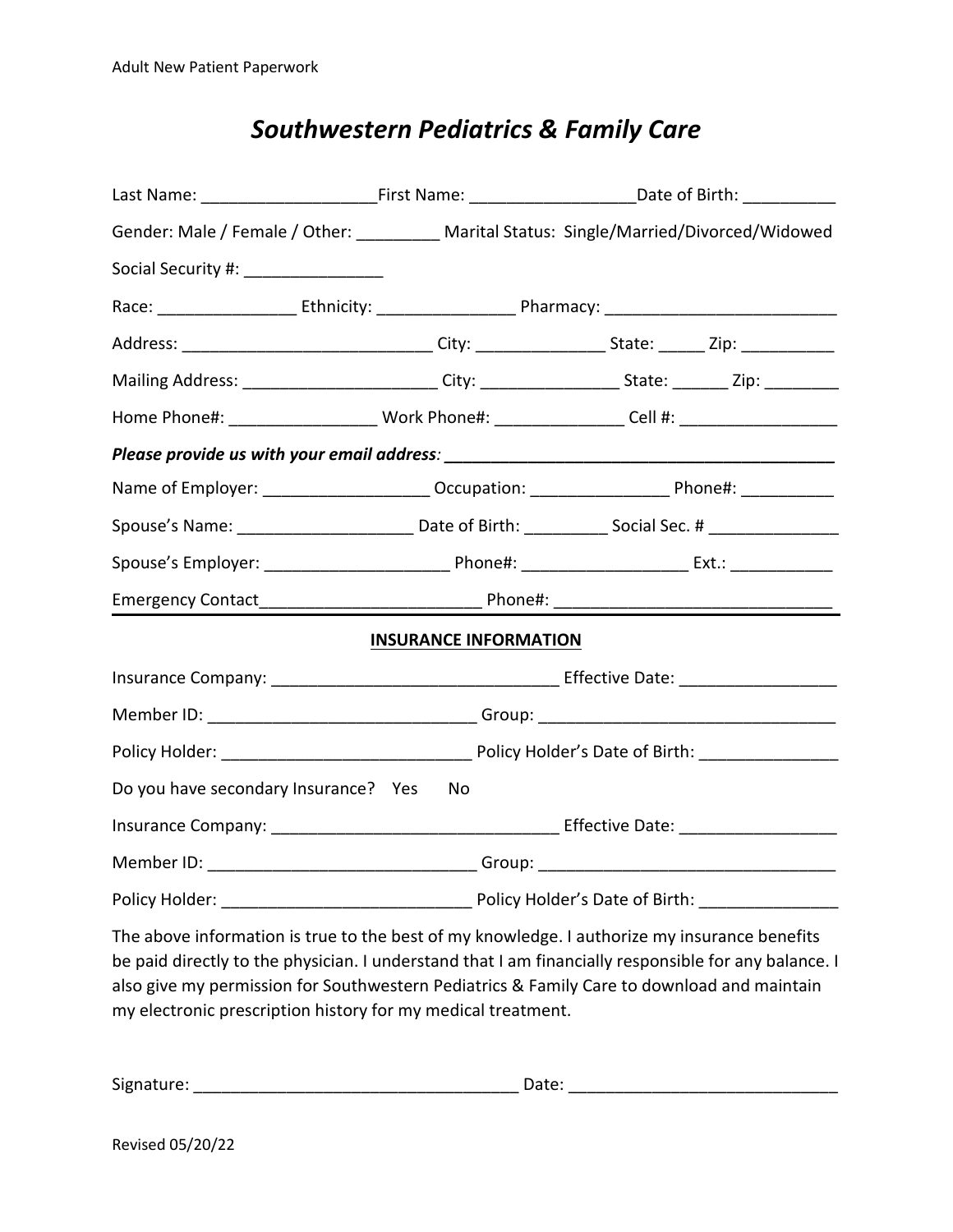#### *PERSONAL HISTORY*

| Current meds OTC & Supplements   | DOSE/STRENGHT | <b>TIMES PER DAY</b> |  |  |  |
|----------------------------------|---------------|----------------------|--|--|--|
|                                  |               |                      |  |  |  |
|                                  |               |                      |  |  |  |
| 2.                               |               |                      |  |  |  |
|                                  |               |                      |  |  |  |
| 3.                               |               |                      |  |  |  |
|                                  |               |                      |  |  |  |
| 4.                               |               |                      |  |  |  |
|                                  |               |                      |  |  |  |
| <b>ALLERGIES (MEDICINE/FOOD)</b> |               |                      |  |  |  |

| . ._____. _. . <i></i> |          |
|------------------------|----------|
| Allergic to            | Reaction |
|                        |          |
|                        |          |

#### *PREVIOUS CONDIONTIONS/ DIAGNOSES*

|                       | YES | <b>NO</b> |                            | YES | <b>NO</b> | <b>OTHER</b>        | DATE |
|-----------------------|-----|-----------|----------------------------|-----|-----------|---------------------|------|
|                       |     |           |                            |     |           | <b>CONDITIONS</b>   |      |
| <b>ANEMIA</b>         |     |           | <b>HAY FEVER</b>           |     |           | <b>APPENDICITIS</b> |      |
| <b>ASTHMA</b>         |     |           | <b>LIVER TROUBLE</b>       |     |           | GALLBLADDER         |      |
| <b>CANCER OR</b>      |     |           | <b>HEADACHES</b>           |     |           | <b>HERNIA</b>       |      |
| <b>TUMOR</b>          |     |           |                            |     |           |                     |      |
| EPILEPSY,             |     |           | <b>LOW BLOOD PRESSURE</b>  |     |           | <b>HYSTERECTOMY</b> |      |
| <b>SEIZURES</b>       |     |           |                            |     |           |                     |      |
| <b>DEPRESSION</b>     |     |           | <b>HIGH BLOOD PRESSURE</b> |     |           | <b>TONSILS</b>      |      |
| <b>DIABETES</b>       |     |           | <b>HERNIA</b>              |     |           | <b>HEART</b>        |      |
|                       |     |           |                            |     |           | <b>PROBLEM LIST</b> |      |
| <b>FEMALE</b>         |     |           | <b>HEMORRHOIDS</b>         |     |           |                     |      |
| <b>DISORDERS</b>      |     |           |                            |     |           |                     |      |
| <b>HEPATITIS,</b>     |     |           | <b>KIDNEY PROBLEMS</b>     |     |           |                     |      |
| <b>JAUNDICE</b>       |     |           |                            |     |           |                     |      |
| <b>MALARIA</b>        |     |           | <b>NERVOUS BREAKDOWN</b>   |     |           |                     |      |
| <b>PROSTATE</b>       |     |           | <b>ARTHRITIS</b>           |     |           |                     |      |
| PROBLEM               |     |           |                            |     |           |                     |      |
| <b>SKIN RASH</b>      |     |           | STOMACH TROUBLE, ULCER     |     |           |                     |      |
| <b>THYROID</b>        |     |           | <b>TUBERCULOSIS</b>        |     |           |                     |      |
| <b>VARICOSE VEINS</b> |     |           | SEXUALLY TRANSMTD.         |     |           |                     |      |
|                       |     |           | <b>DISEASE</b>             |     |           |                     |      |

#### *PREVIOUS SURGERIES / HOSPITALIZATIONS:*

| $^{\shortmid}$ PAST SURGERY OR HOSPITALIZATION $^{\shortmid}$ | DATE |
|---------------------------------------------------------------|------|
|                                                               |      |

*TODAYS DATE: \_\_\_\_\_\_\_ NAME: \_\_\_\_\_\_\_\_\_\_\_\_\_\_\_\_\_\_\_\_\_\_\_\_\_ M/ F DATE OF BIRTH:\_\_\_\_\_\_\_\_\_\_\_\_\_\_\_\_*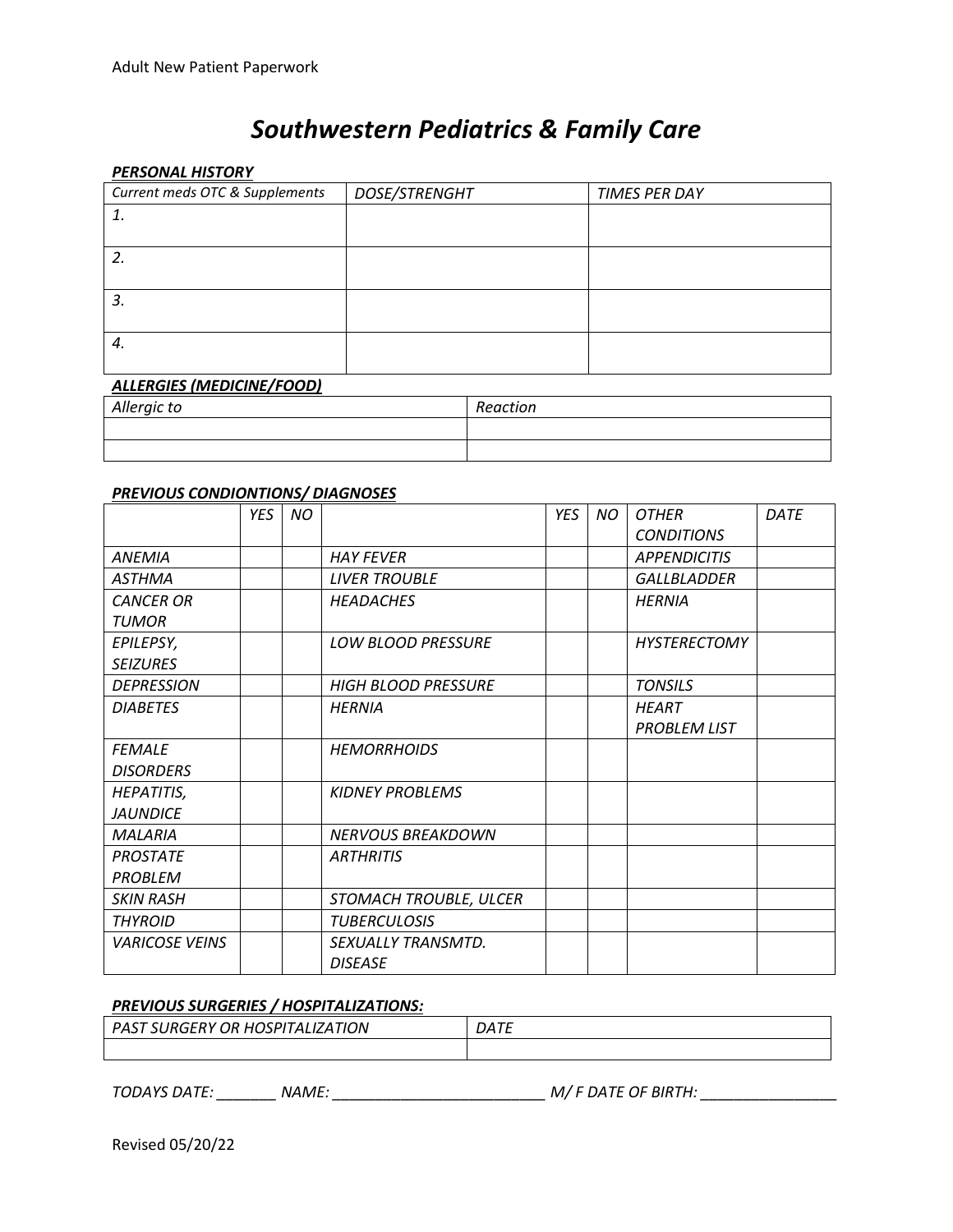### *FAMILY HISTORY (Check All That Apply)*

|                 | <b>Alcohol</b><br>Abuse | <b>Breast</b><br>Cancer | Ovarian<br>Cancer | Prostate<br>Cancer | <b>Diabetes</b> | Heart<br><b>Disease</b> | High<br>Cholesterol | Hyper-<br>tension | <b>Mental</b><br><b>Illness</b> |
|-----------------|-------------------------|-------------------------|-------------------|--------------------|-----------------|-------------------------|---------------------|-------------------|---------------------------------|
|                 |                         |                         |                   |                    |                 |                         |                     |                   |                                 |
| <b>Mother</b>   |                         |                         |                   |                    |                 |                         |                     |                   |                                 |
| <b>Father</b>   |                         |                         |                   |                    |                 |                         |                     |                   |                                 |
| <b>Sister</b>   |                         |                         |                   |                    |                 |                         |                     |                   |                                 |
| <b>Brother</b>  |                         |                         |                   |                    |                 |                         |                     |                   |                                 |
| <b>Daughter</b> |                         |                         |                   |                    |                 |                         |                     |                   |                                 |
| Son             |                         |                         |                   |                    |                 |                         |                     |                   |                                 |
| Other           |                         |                         |                   |                    |                 |                         |                     |                   |                                 |
| Relative        |                         |                         |                   |                    |                 |                         |                     |                   |                                 |

### *HABITS:*

| Do you use tobacco? $\Box$ No $\Box$ Yes, what form? ____________ How much? ________ For how long? ________      |  |
|------------------------------------------------------------------------------------------------------------------|--|
|                                                                                                                  |  |
| Have you tried to quit? $\Box$ No $\Box$ Yes Would you like to quit? $\Box$ No $\Box$ Yes                        |  |
| Do you drink alcohol? $\Box$ No $\Box$ In the past $\Box$ Yes, how many drinks per week? _______________________ |  |
|                                                                                                                  |  |
|                                                                                                                  |  |
| How often? _______________                                                                                       |  |
| Do you have smoke detectors? $\Box$ No $\Box$ Yes                                                                |  |
|                                                                                                                  |  |
| <b>Past Health Last Dates of:</b>                                                                                |  |
|                                                                                                                  |  |
|                                                                                                                  |  |
|                                                                                                                  |  |
| Last EKG: _______________________________Last Prostate Exam: ___________________                                 |  |
|                                                                                                                  |  |
|                                                                                                                  |  |
|                                                                                                                  |  |
| Have you ever been diagnosed with COVID? Date                                                                    |  |
|                                                                                                                  |  |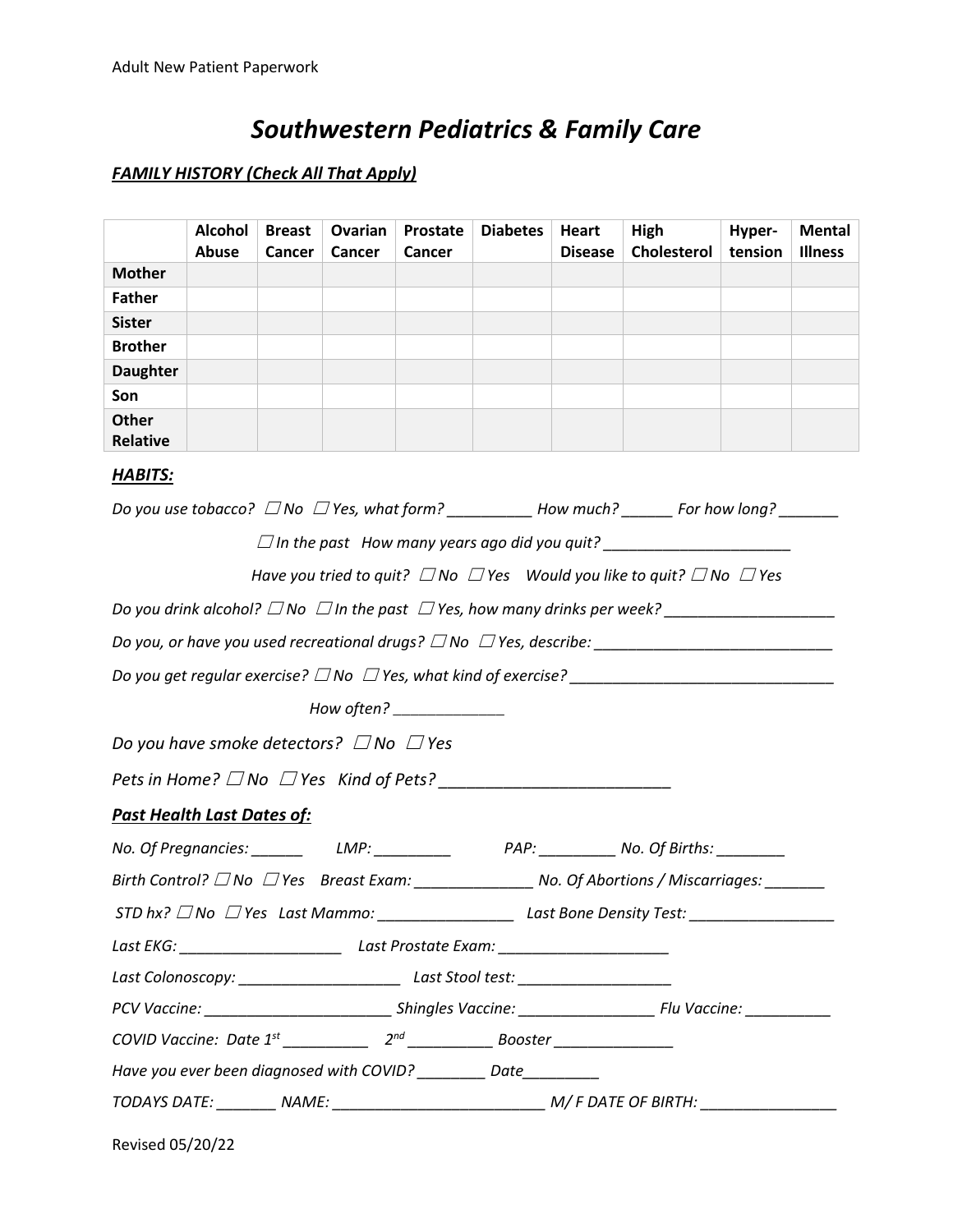Medical Records Release

| Patient Name                                                                                              | Date of Birth                 |
|-----------------------------------------------------------------------------------------------------------|-------------------------------|
| Phone Number                                                                                              | Work Number North Work Number |
| Address                                                                                                   |                               |
| I authorize the release of photocopies of the following medical records and/or x-ray films/reports to the |                               |
| possession or control of Southwestern Pediatrics & Family Care, its employees and/or agents of the        |                               |
| purpose here of "Medical record" and "X-ray films" shall include ALL confidential "HIV related"           |                               |

*information as defined in A.R.S. section 36-661, confidential "Alcohol or Drug Abuse" related information*

*as defined in 42-CFR section 21 ET SEQ, confidential communicable disease information as defined in*

*A.R.S section 36-3661 and confidential mental diagnosis and treatment information.*

#### *MEDICAL RECORDS TO INCLUDE:*

ACCUTE ILLNESS SUMMARY IMMUNIZATION RECORDS GRAPHIC GROWTH CHART WELL VISIT EVALUATION SHEET/FORMS HOSPITAL DISCHARGE SUMMARIES (if applicable)

*This consent will expire 120 days after the signed date below.I have given my consent freely, voluntarily, and withoutcoercion. I may revoke thisauthorization at any time, providing that I notify Southwestern Pediatrics & Family Care in writing to that effect. I understand that any release which was made prior to my rights to confidentiality. I understand that a photocopy of this authorization is considered acceptable in lieu of the original.*

| I hereby authorize: |                                                                                                                |                                                                                                                                                                                                                                      |  |
|---------------------|----------------------------------------------------------------------------------------------------------------|--------------------------------------------------------------------------------------------------------------------------------------------------------------------------------------------------------------------------------------|--|
|                     |                                                                                                                | Phone: _________________________                                                                                                                                                                                                     |  |
|                     |                                                                                                                |                                                                                                                                                                                                                                      |  |
|                     |                                                                                                                | City: _________________________________State: _________________Zip Code: ___________________________                                                                                                                                 |  |
|                     | Please send/release photocopies of medical records to:                                                         |                                                                                                                                                                                                                                      |  |
|                     |                                                                                                                | <b>SOUTHWESTERN PEDIATRICS &amp; FAMILY CARE</b><br>21300 N. John Wayne Pkwy #112<br>Maricopa, AZ 85139<br>Ph: 520-568-9500 Fax: 520-568-9533                                                                                        |  |
|                     | Signature: National Accounts and Accounts and Accounts and Accounts and Accounts and Accounts and Accounts and | Date: <u>Date: Expression and the set of the set of the set of the set of the set of the set of the set of the set of the set of the set of the set of the set of the set of the set of the set of the set of the set of the set</u> |  |
|                     |                                                                                                                |                                                                                                                                                                                                                                      |  |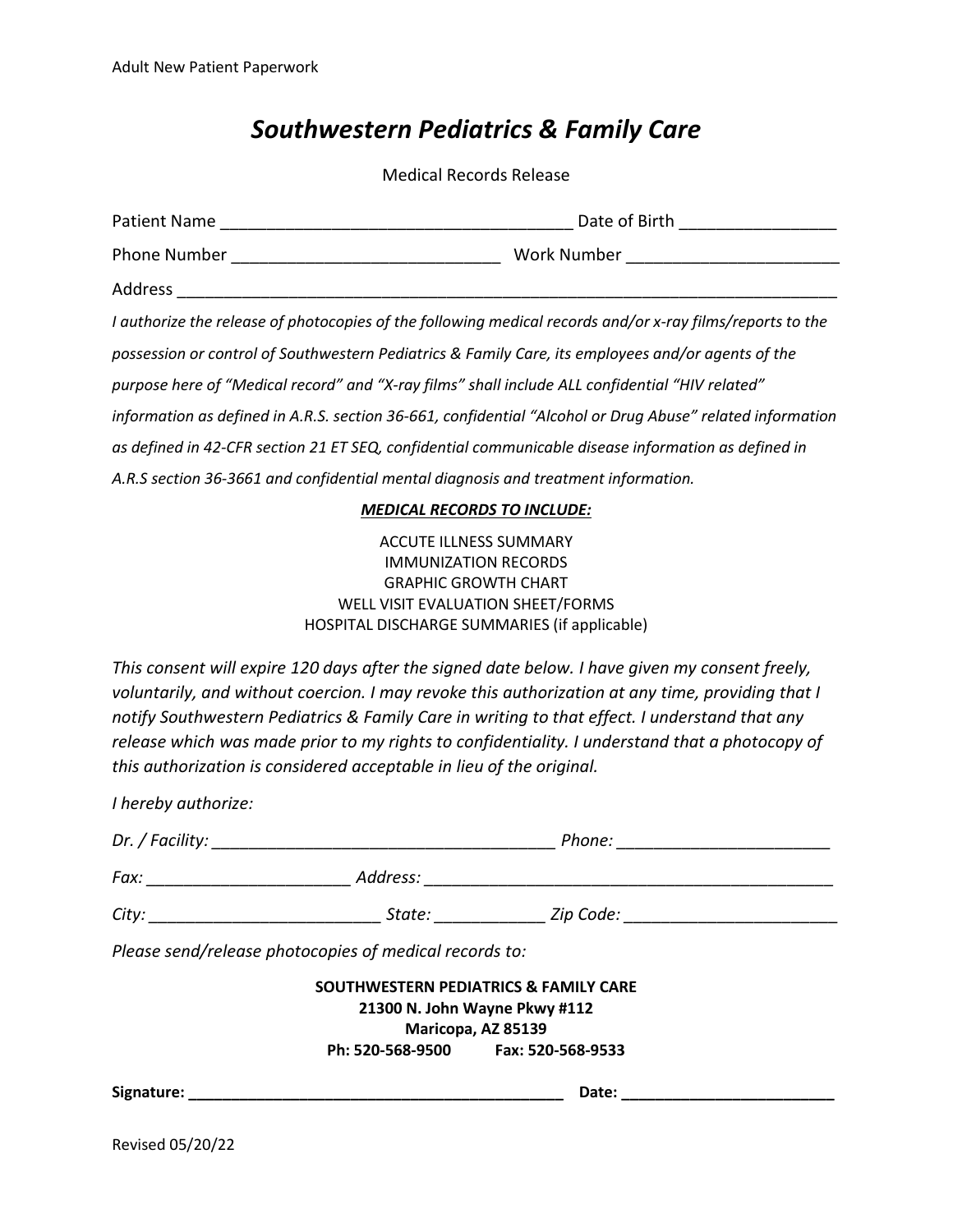#### *INSURANCE / FINANCIAL POLICY PATIENT AGREEMENT*

As a courtesy to our patients, we will file insurance claims for those insurances with which we participate. *The agreement of the insurance carrier to pay for medical care is a contract between you and your insurance company. Any amount not covered by yourinsurance company is your financial responsibility. This includes co-payment, coinsurance, and deductibles. This office is not responsible for disputing decisions made by yourinsurance carrier regarding coverage. It is your responsibility to notify our office when either your insurance plan or benefits change. All insurance contracts require us to collect deductibles, coinsurance and co-pay amounts at the time of service.*

*\*\* IT IS YOUR RESPONSIBILITY TO BE AWARE OF YOUR INSURANCE BENEFITS\*\**

#### *PAYMENT*

Payment will be requested at the time of service for all services which are non-covered or determined to *be patient's responsibility, including co-payments, co-insurance, and deductibles. (This is the policy of your insurance company)*

#### *We will kindly reschedule your appointment if you are unable to provide payment of co-pays, coinsurance, and deductibles.*

Payment for past due balances for previous services rendered is also expected when you are seen in this *office. We will be happy to set up a payment plan for you.*

Delinguent accounts over 60 days will be sent to collections for processing. At which point all collection fees, contingent or not, shall be added to the patient's responsibility. In the event legal action is required, the patient shall be responsible attorney's fees and cost. Please remember we will be happy to set up a *payment plan for you.*

#### *APPOINTMENT POLICY*

*Southwestern Pediatrics & Family Care strives to provide the best possible care and provide availability* to each of our patients. Our policy is to charge \$30.00 for each missed appointment unless it is cancelled *at least 24 hours in advance, and/or for established patients that have three "no-show" appointments,* that patient and any person who is either a guarantor for, or guarantee of, the account in question may *be discharged from the practice and asked to seek healthcare with another physician. Patients seeking* to establish care with us who fail to cancel or reschedule their initial appointment at least 24 hours prior *to the scheduled appointment are also considered to be "no-shows". The second instance of failing to keep their initial appointment as scheduled will result in denial of entry to the practice.*

*I hereby authorize Southwestern Pediatrics & Family Care to release information required by my insurance company for payment of my medical bills or to review activities related to my healthcare provider's participation in my health plan. I assign Southwestern Pediatrics & Family Care all benefits to which is entitled for medical services rendered.*

I HAVE READ AND UNDERSTAND THE ABOVE FINANCIAL POLICY AND I AGREE TO ABIDE BY ITS TERMS.

| <b>PRINTED NAME:</b> | DATE:           |
|----------------------|-----------------|
| <b>SIGNATURE:</b>    | <b>WITNESS:</b> |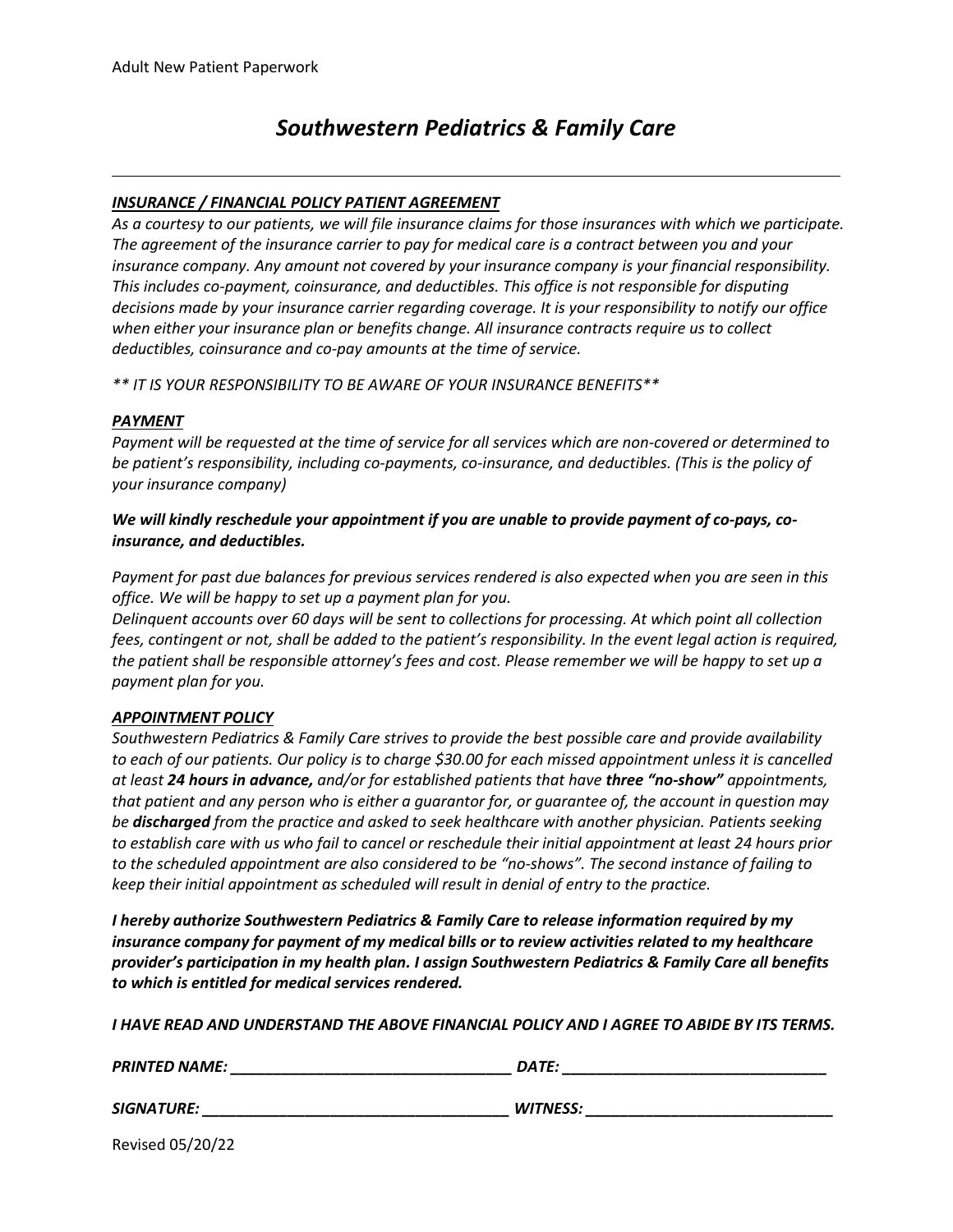**21300 N. John Wayne Pkwy #112 Maricopa, AZ 85139 Phone: (520) 568-9500 Fax: (520) 568-9533 Authorization for Release of Medical Information** Patient's Name: \_\_\_\_\_\_\_\_\_\_\_\_\_\_\_\_\_\_\_\_\_\_\_\_\_\_\_\_\_\_\_\_\_\_\_\_\_\_\_\_\_ Date of Birth: \_\_\_\_\_\_\_\_\_\_\_\_\_\_\_\_\_\_\_ Address: \_\_\_\_\_\_\_\_\_\_\_\_\_\_\_\_\_\_\_\_\_\_\_\_\_\_\_\_\_\_\_\_\_\_\_\_\_\_\_\_\_\_\_\_\_\_\_\_\_\_\_\_\_\_\_\_\_\_\_\_\_\_\_\_\_\_\_\_\_\_\_\_\_\_\_\_\_ City/State/Zip Code: \_\_\_\_\_\_\_\_\_\_\_\_\_\_\_\_\_\_\_\_\_\_\_\_\_\_\_\_\_\_\_\_\_\_\_\_\_\_\_\_\_\_\_\_\_\_\_\_\_\_\_\_\_\_\_\_\_\_\_\_\_\_\_\_\_\_\_\_ Patient's Phone #:  $\blacksquare$ Parent/Guardian Name: \_\_\_\_\_\_\_\_\_\_\_\_\_\_\_\_\_\_\_\_\_\_\_\_\_\_\_\_\_\_\_\_\_\_\_\_\_\_\_\_\_\_\_\_\_\_\_\_\_\_\_\_\_\_\_\_\_\_\_\_\_\_\_\_\_ I hereby authorize Southwestern Pediatrics & Family Care to release photocopies of my Medical Records concerning the above-named patient to: \_\_\_\_\_\_\_\_\_\_\_\_\_\_\_\_\_\_\_\_\_\_\_\_\_\_\_\_\_\_\_\_\_\_\_\_\_\_\_\_\_\_\_\_\_\_\_\_\_\_\_\_\_\_\_\_\_\_\_ \_\_\_\_\_\_\_\_\_\_\_\_\_\_\_\_\_\_\_\_\_\_\_\_\_\_\_\_\_\_\_\_\_\_\_\_\_\_\_\_\_\_\_\_\_\_\_\_\_\_\_\_\_\_\_\_\_\_\_ \_\_\_\_\_\_\_\_\_\_\_\_\_\_\_\_\_\_\_\_\_\_\_\_\_\_\_\_\_\_\_\_\_\_\_\_\_\_\_\_\_\_\_\_\_\_\_\_\_\_\_\_\_\_\_\_\_\_\_

I authorize the release of photocopies of the following medical records and/or x-ray films in the possession of control of Southwestern Pediatrics & Family Care its employees, and/or agents. If further information is required, we will be happy to provide to you the records at a nominal charge of \$10 base fee and .25 cents for each page. When we are required to produce the chart for a second time, a \$10 retrieval fee is required in addition to the above requirements. If you have personal records that you wish us to put in your chart, please make sure to retain a copy for your records. This consent will expire 120 days after the signed date below. I have given my consent freely, voluntarily, and without coercion. I may revoke this authorization at any time, providing that I notify Southwestern Pediatrics & Family Care in writing to that effect. I understand that any release which was made prior to myrevocation in compliance with this authorization shall not constitute a breach of my rights to confidentiality. I understand that photocopy of this authorization is considered acceptable in lieu ofthe original.

I understand that Southwestern Pediatrics & Family Care DOES NOT release copies of records received from other than Health Care Providers.

| <b></b><br>Signature:<br>ALUIC. | valt. |  |
|---------------------------------|-------|--|
|                                 |       |  |